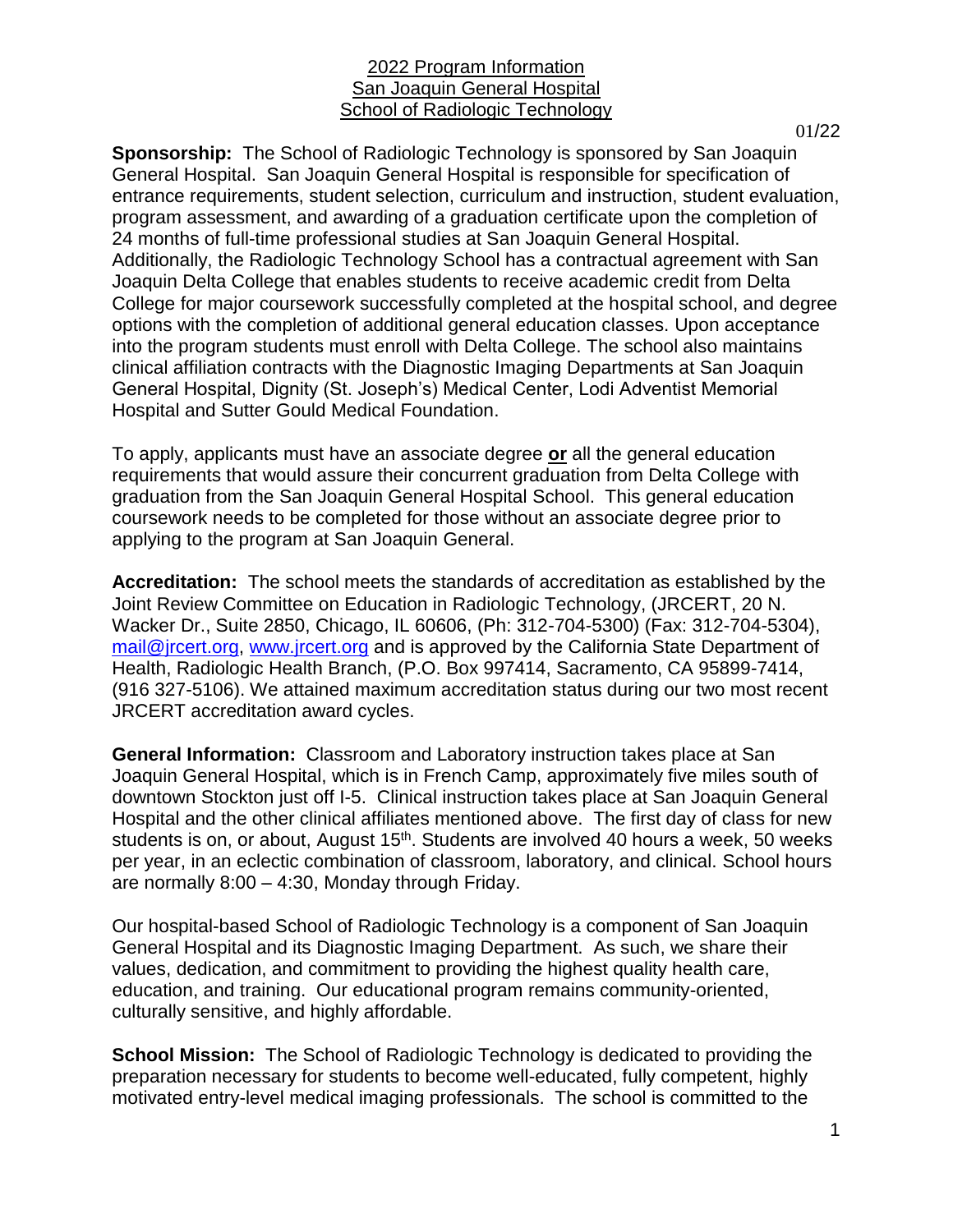student and the community by promoting continued professional growth, fostering teamwork, and providing opportunities for advanced career development.

**Program Overview:** The school strives to develop professionals by fostering an environment of academic and clinical excellence and diversity. To facilitate a continued development of personal and professional goals we believe that the student must build upon a broad academic foundation of knowledge, skills, and abilities. We provide students with the technical education to safely and competently perform radiologic procedures and respond to the needs of patients with competence and compassion. Foremost we foster a global knowledge base and promote the development of strong communication skills, creativity, self-direction, critical thinking, and commitment to lifelong learning.

In fulfillment of our mission we nurture strong affiliations with the local San Joaquin Delta Community College as a source for all non-major supplementary and supporting coursework and with Clinical facilities housing state of the art modalities.

# **Goals and Student Outcomes**

- 1. **Clinical Performance**  Students will demonstrate technical ability to produce high quality images, patient care, and radiation protection when performing radiographic exams.
	- a. The student will demonstrate competency in positioning, technical skills and equipment knowledge.
	- b. The student will demonstrate competency of all ARRT specified procedures.
	- c. The student will demonstrate appropriate radiation protection.
- 2. **Communication**  Students will effectively communicate in oral, written, and electronic form with patients, customers, and other members of the health care team.
	- a. The student will demonstrate competence in verbal, electronic, and written communication.
	- b. The student will demonstrate competence communicating with diverse populations, ages, and situations.
	- c. The student will demonstrate quality patient care to a variety of populations, ages, and acuities.
- 3. **Critical Thinking** Students will effectively utilize critical thinking, problem solving, and decision-making skills in the practice of Radiography within the health care setting.
	- a. The student will demonstrate critical thinking through improvisation when encountering challenging exam situations.
	- b. The students will produce comparable images by adopting adjustments to clinical factors and account for different backgrounds, ages, and pathologies.
	- c. The student will be able to identify overall image quality and make appropriate adiustments.
- 4. **Professional Development**  Students will demonstrate professionalism during all aspect of their training and dedication to professional growth.
	- a. The students will demonstrate professional conduct. This includes attendance, punctuality, initiative, ethics, empathy towards patient care and teamwork.
	- b. Students are satisfied with their educational experience and adequately prepared to enter the field of Radiologic Technology.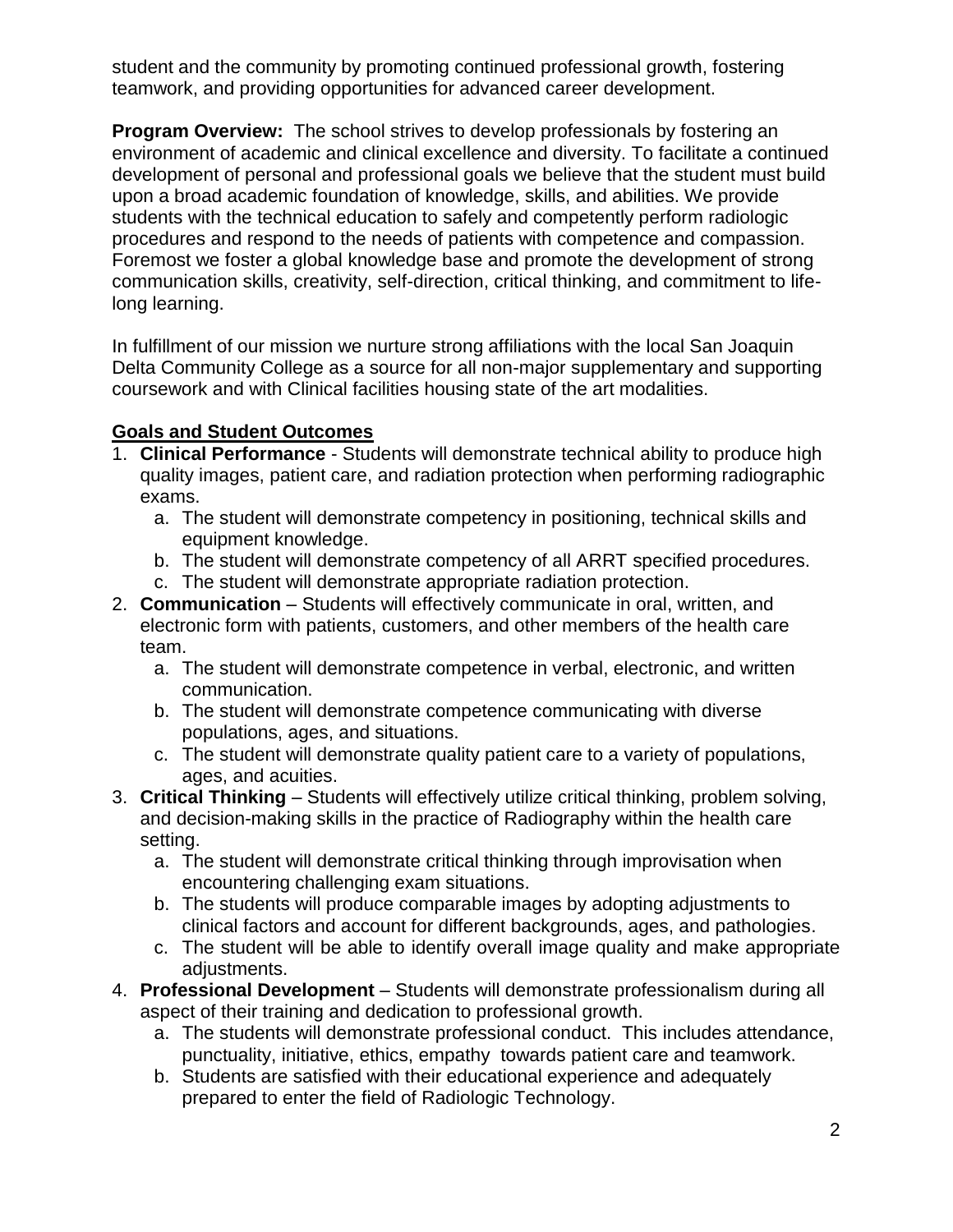- 5. **Program Effectiveness** Students are adequately prepared to become entry level Radiologic Technologists in the field of Radiologic Technology.
	- a. Program completion rate does not fall below 75%.
	- b. Graduates pass the ARRT on the first attempt.
	- c. Graduates are gainfully employed within one year of graduation.
	- d. Graduate exit survey indicates that the program adequately prepared them for a career in Radiologic Technology.
	- e. Employers indicate SJGH graduates satisfy entry level performance expectations.
	- f. The program helps fulfill the local community's need for competent, entry level Radiologic Technologists.

**Certification and Registration:** Students who successfully complete radiography major requirements at the school are awarded a certificate of completion. Presently the (ARRT) American Registry of Radiologic Technologists (the National Board entity) requires program completion prior to sitting for the Registry examination. Beginning in January 2015 they now require an associate degree prior to program completion. We must verify that you satisfy these requirements before the ARRT will allow you to take the exam. Once you pass the ARRT registry graduates may apply to the State Department of Public Health (CDPH) for subsequent certification in California. This state certification is unidirectional. The State of California recognizes the ARRT registration. One cannot legally work as a radiographer in California without state certification (CRT). Most employers in the state will not hire you without both ARRT and CRT certification.

It is imperative that **you** assure completion of the appropriate coursework. This may be facilitated by applying to Delta College, declaring Radiologic Technology, as a major, and having a degree check completed prior to applying to the program and/or meeting with a counselor at Delta College to ensure that general education requirements have been met. If a student completes the Radiologic Technology program requirements before completing Associate Degree requirements their eligibility for taking the ARRT board exams will be delayed. This could have a negative impact on the graduate's timely certification and job market entry.

**Application Requirements:** Prior to applying you must meet the following **requirements**:

- 1. High School graduation or equivalency.
- 2. Be at least 18 years of age by August of the current year.
- 3. Completion of 8 prerequisite core classes with a letter grade:
	- o **English Composition** (Eng. 1A),
	- o **Human Anatomy** (at Delta College Bio 31),
	- o **Human Physiology (**at Delta College Bio 32) (or equivalents),
	- o **Intermediate Algebra** (Math 95 or higher), (92g/s are higher)
	- o **Medical Terminology** (HS 36 at Delta),
	- o **Intro to Psychology** (Psych 001) **or Intro to Sociology** (Soc 1A),
	- o **Fundamentals of Computer Science** (CS 11)
	- o *The above must be taken prior to HS 85*
	- o **HS 85V -Survey of Rad Tech (See application criteria below)**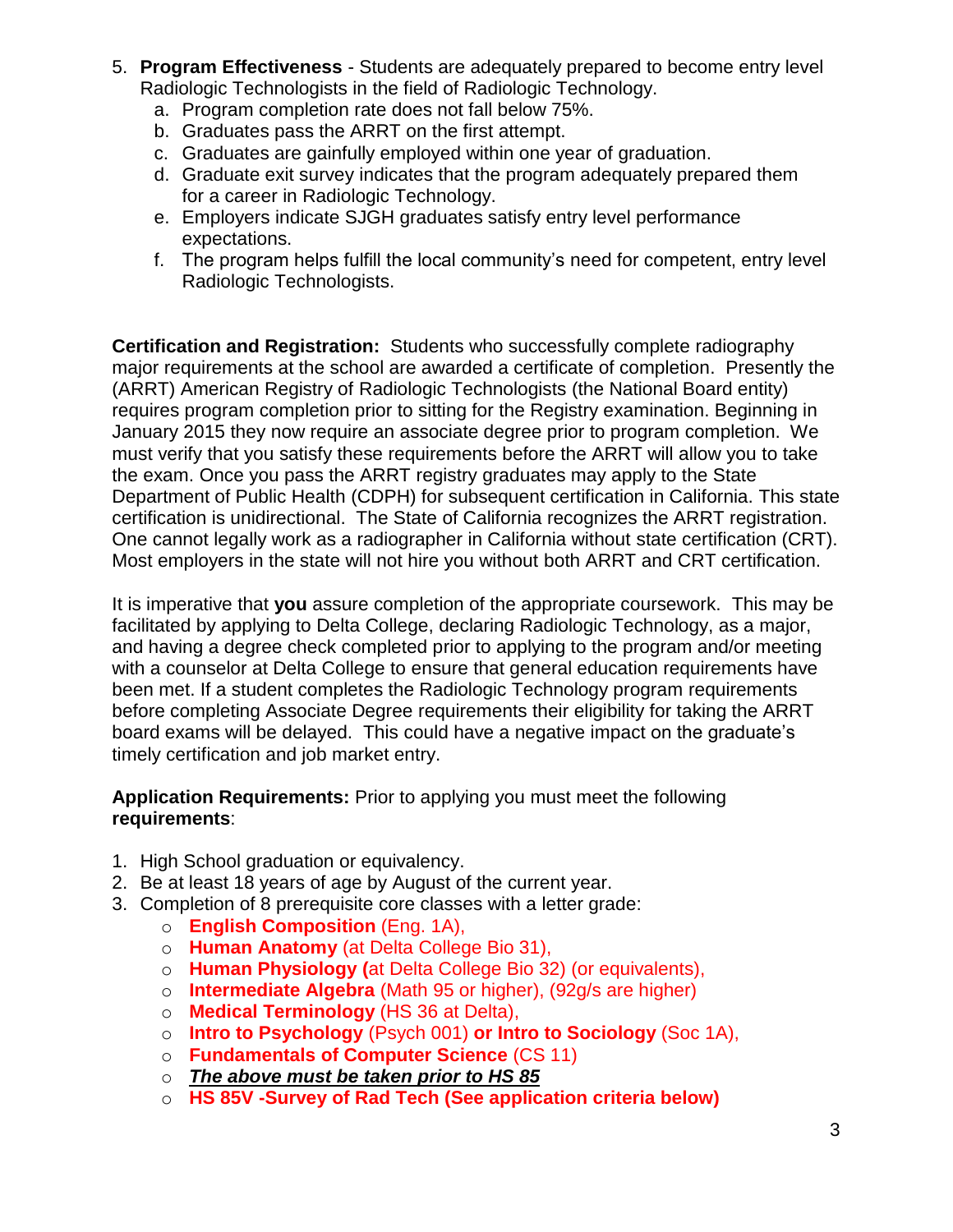- 4. Completion of one of the following two options:
	- o An Associate degree and the 7 prerequisite core classes.
	- o Completion of all general education coursework that would assure concurrent graduation with a Certificate from the School and obtaining an Associate degree from Delta College. The general education coursework must include the seven prerequisite core classes. At the time of this writing, Delta Associate degree requirements show that an additional 3 classes would satisfy this requirement: Public Speaking, Humanities, and American Institutions. Consult the Delta College catalog and/or consult with a counselor to determine if you meet their current degree requirements.
- 5. Each required course will require a C or better grade and you must have a cumulative GPA of 2.5 in all 7 of the core prerequisites.
- 6. Bio 31 and Bio 32 must have a Course Grade B or better in one of these courses.
- 7. No in-progress coursework will be considered (all requirements must be completed before applying).
- 8. All prerequisites must appear on a College Transcript and if an associate degree is not already held, courses must be applicable toward satisfying Associate degree requirements at Delta College.
- 9. Hold a current, valid CPR card (American Heart Association) upon entry into the program.
- 10.Academic history:
	- $\circ$  Only 4 incomplete grades, withdrawals, repeat of prerequisite courses, due to failures will be allowed. More than this may prevent your application from being processed.
	- $\circ$  You may only repeat a prerequisite course one time for a passing grade.
	- $\circ$  If you have this academic problem, an essay may be submitted explaining the purpose for these repeats-failures. This is not a guarantee of admission, but your application will be considered.

Questions regarding equivalency of courses from other schools or colleges should be verified by Delta College's Evaluations Department **well in advance of the start of Hs 85 and application deadline**. If it is not clear or obvious to the selection committee that all courses have been completed, your application may be deemed incomplete or ineligible. This may particularly apply to transcripts where the content of the course is not indicated by the title or included within other courses. It will be necessary that the equivalency of these courses be verified or approved. [See the getting started and FAQ pages on the Radiologic Technology Webpage for additional information].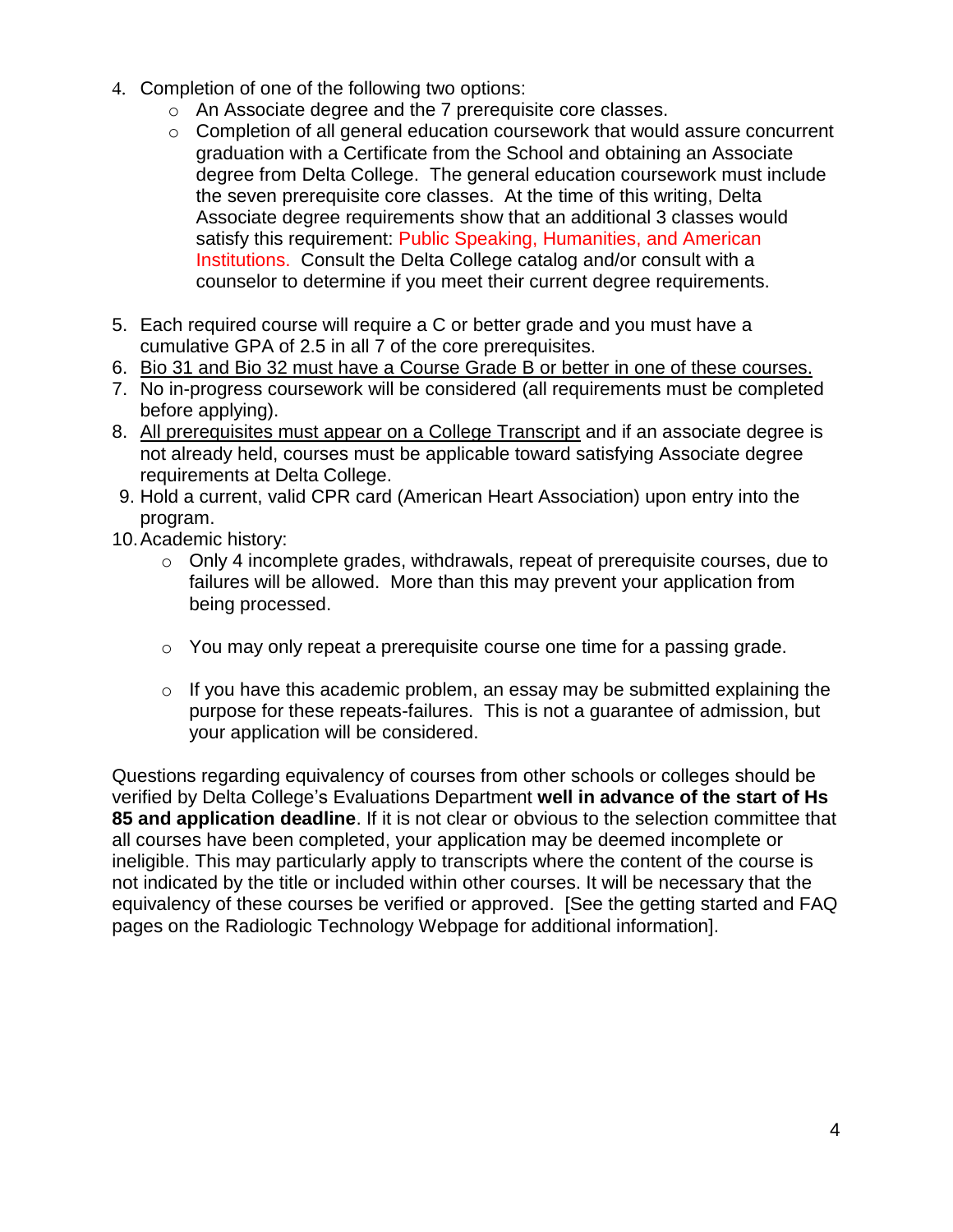**Curriculum:** The school provides a rigorous, concentrated curriculum designed to provide the student with the skills required to become a Registered Radiologic Technologist. The course sequence follows:

| Rad 10    | Introduction to Radiography (3.5 semester units)                  |
|-----------|-------------------------------------------------------------------|
| Rad 10A/B | Beginning Clinical Lab (3) & Intermediate Clinical Lab (6)        |
| Rad 11    | Radiographic Positioning and Terminology (6)                      |
| Rad 12    | Radiographic Anatomy (2)                                          |
| Rad 13    | Principles of Radiographic Technique (4)                          |
| Rad 14    | Imaging Processing (1)                                            |
| Rad 20    | Advanced Radiographic Positioning and Terminology (4)             |
| Rad 20A   | Advanced Clinical Lab (8)                                         |
| Rad 21    | Advanced Radiographic Anatomy (2)                                 |
| Rad 22    | Fundamentals of X-ray and Radium Physics (4)                      |
| Rad 23    | Positioning and Technical Lab (0.5)                               |
| Rad 30    | Intermediate Positioning and Technical Lab (0.5)                  |
| Rad 30A   | Senior Clinical Lab (5)                                           |
| Rad 30B   | Advanced Senior Clinical Lab (10)                                 |
| Rad 31    | Advanced Positioning and Technical Lab (1)                        |
| Rad 32    | Sectional Anatomy (2)                                             |
| Rad 40    | Senior Review, Adv. Rad. Protection, and Fluoroscopic Systems (6) |
| Rad 40A   | Radiographic Clinical Laboratory (9)                              |
| Rad 41    | Radiographic Pathology & Film Critique (3)                        |
| Rad 43    | Capstone Clinical Experience / Electives (3)                      |

Clinical laboratory instruction includes exposure to all routine radiographic procedures with additional (primarily observational) rotations through Computed Tomography, Magnetic Resonance Imaging, Ultrasound, Nuclear Medicine, Radiation Therapy, and Special Procedures. Course descriptions are published on the DC web site in the San Joaquin Delta College Catalog, Section VI:

<http://www.deltacollege.edu/dept/ar/catalog/current/index.htm> or within schedule of classes at (this link may change each semester): <https://www.deltacollege.edu/dept/ar/registration/classsched.html>

**Financial Aid:** Financial aid and scholarship forms may be acquired at the Financial Aid Office on the San Joaquin Delta College campus.

**Application Instructions: (Please read carefully)** Student capacity is currently limited to 12-15 students per year. We have traditionally used a lottery method to select our annual class. We anticipate our next application period to be in 2024. **In an application year, application forms ("Prerequisite Verifications") will be provided during HS85**. For any questions you may contact the school by writing or calling the Program at: San Joaquin General Hospital, School of Radiologic Technology, P.O. Box 1020, Stockton, Ca 95201, Ph. (209) 468-6236, Email: joamara@sjgh.org . Applicants who satisfy the admission criteria will be placed in a lottery to fill the limited number of openings.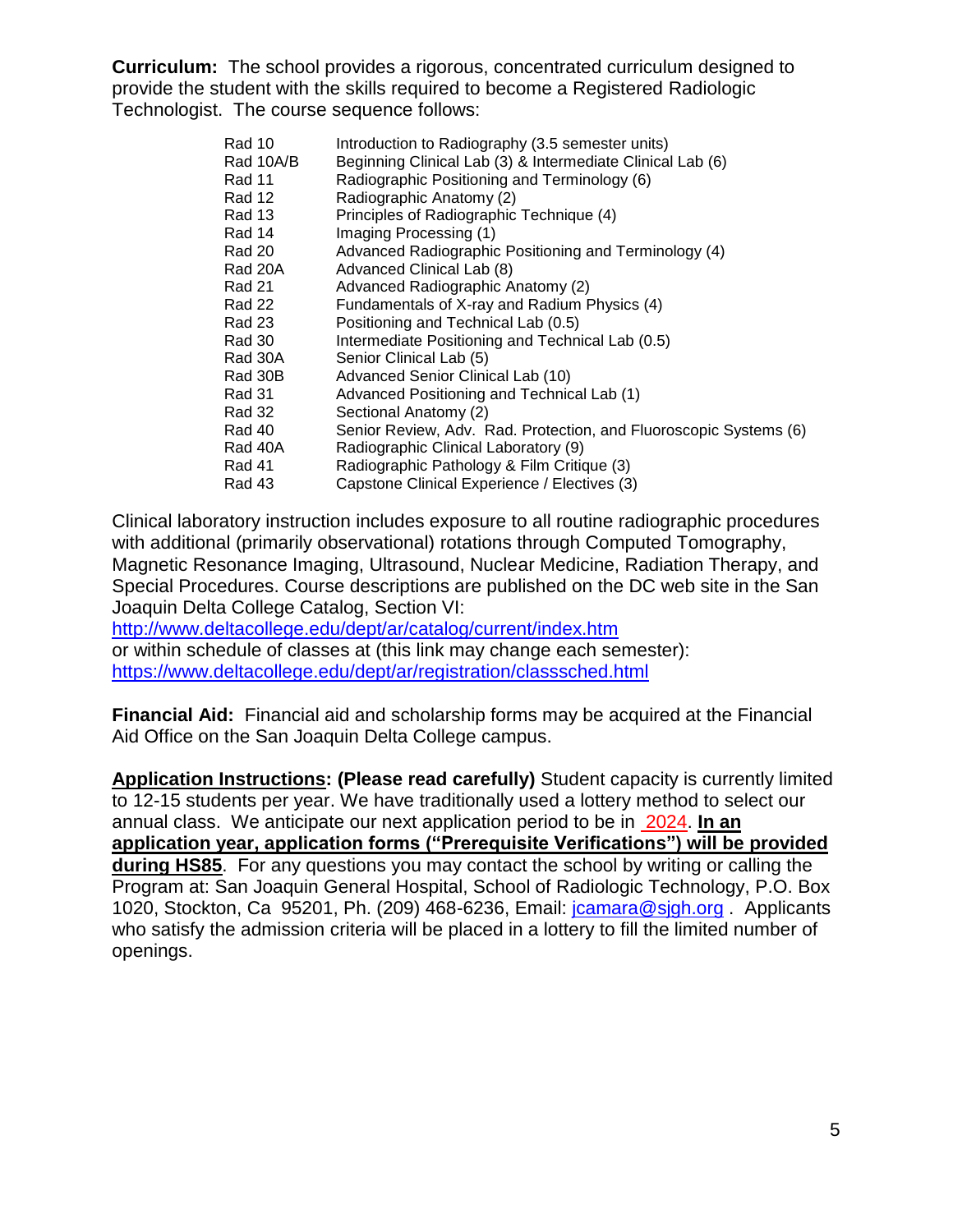### **Admission Criteria: New in 2019 The class HS85 -Survey of Rad Tech:**

In addition to the other 7 prerequisite classes, HS85 is now required. Enrollment in this class is limited to 40 students per class and is offered periodically as necessary to maintain a wait list. The class will be offered during the Spring Semester (Jan – Feb) at night only. The class will be conducted at San Joaquin General Hospital, one night per week, for six weeks. Successful passing of this class is mandatory.

After passing this class, the student will be placed in a lottery for conditional acceptance into the Radiologic Technology program for that year. The program will take 12-14 students for that year and the remainder will be randomly drawn in sequence and placed on a wait list for subsequent years. Therefore, the potential for a 3-year wait list exists and therefore HS 85 may not be scheduled each spring. **The next expected class will be spring 2024.** The student has the option to remove him/herself from the wait list at any time prior to enrollment in the program. If you fail this course, you will be allowed to enroll in HS 85 only once more when it becomes open again.

**Applications will be accepted April 1-April 30, 2024 for those who have passed HS 85. A waitlist has been created up until 2024.** All application materials must be received by office no later than 4pm by the cutoff date. After the applications have been processed, those whose applications are complete, acceptable, **and have passed HS85** will be Start the program in August.

Those selected for provisional entry into the program will be required to attend a oneday mandatory orientation session (typically mid-May) and to complete 40 hours of observation in Radiology at SJGH prior to official entry into the program.

Alternates may be selected and are also required to attend the orientation session to continue to be considered should a vacancy arise before program classes start. During the period between May and August incumbents must ensure completion of pre-entry requirements: CPR, observation, immunizations, ppd's, background checks, drug screenings, and some clinical site clearances and orientations. It is important that these be started early. Details will be discussed at orientation.

**Note: The above admission requirements and selection procedures are valid for the current selection period only. They are subject to change in subsequent years.** Please check with the program office to verify the currency of any information.

**Transfer Credit:** San Joaquin General Hospital School of Radiologic Technology does not accept transfer students from other Radiologic Technology Programs.

**Medical Information:** Students entering the program will be required to complete a tuberculosis skin test and verification of vaccine or titers for rubella, rubeola, mumps, poliomyelitis, tetanus-diphtheria, and varicella prior to beginning clinical training. Hepatitis B immunization may also be required. Our clinical affiliates may require additional screening. Further information regarding medical screening will be provided upon acceptance into the program.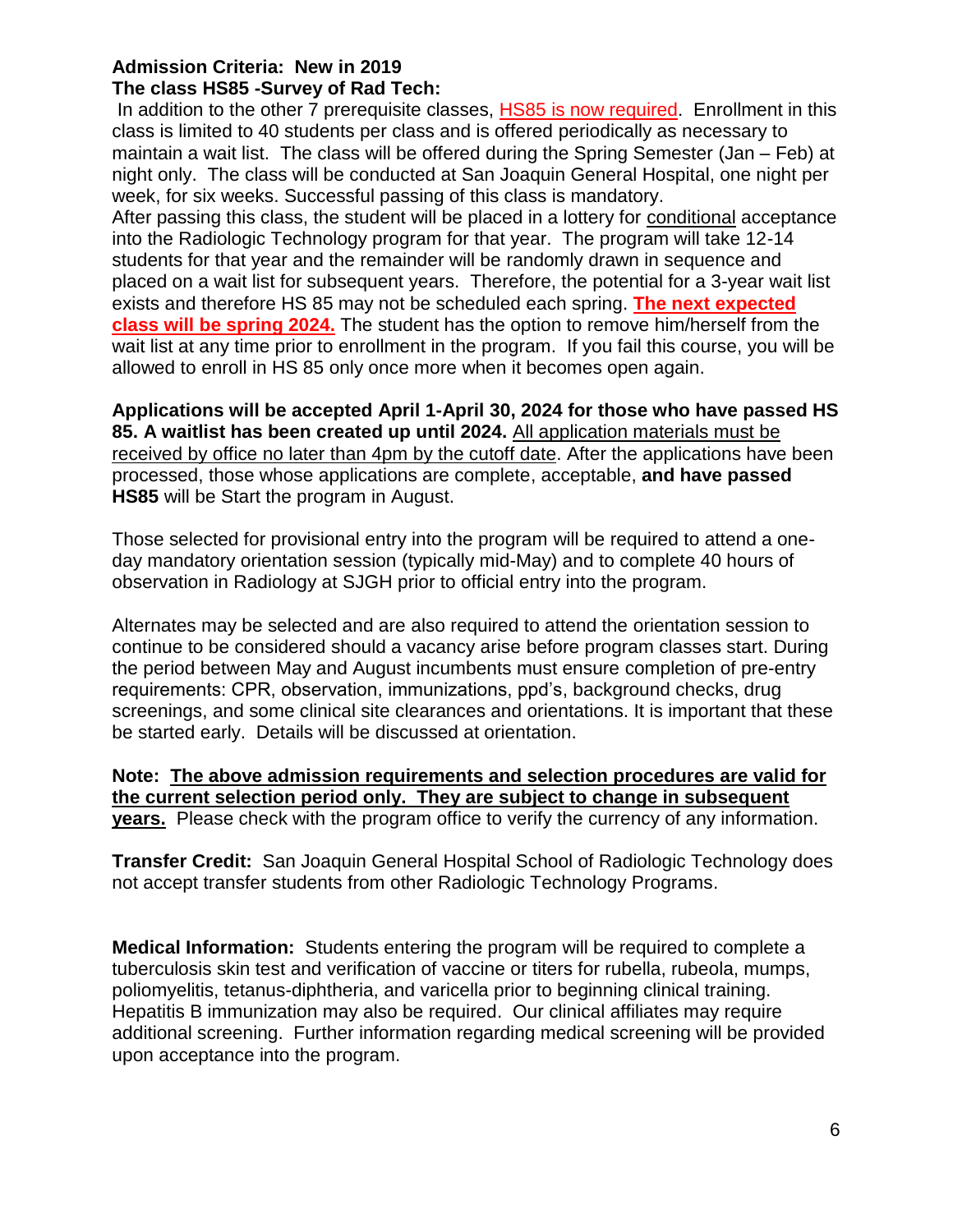**Clinical Site Requirements:** In addition to the immunization screening, our clinical sites require students have a background clearance and drug screening prior to clinical participation. Students will be given further information regarding these upon selection into the program. The student should be aware that failure to pass one of these would result in inability to complete the program.

**Equal Opportunity/Technical Standards:** The School of Radiologic Technology will not discriminate against any applicant because of age, race, creed, color, political affiliations, sex, sexual orientation, physical handicap, or national origin. Applicants should be aware, however, that the occupation of Radiologic Technologist requires a considerable amount of lifting, bending, operation of heavy equipment, and considerable interpersonal communication. Physical status and mental capabilities must be such that the applicant can perform all the duties of a Radiologic Technologist, which include, but are not limited to: the ability to participate in patient-technologist communication; give verbal commands; lift objects well over 25 pounds; bend; transfer patients from gurney or wheel chair to table; perform mathematical calculations; interpret written material; and perform hand/eye coordinated maneuvers.

**Employment:** Places of employment for Radiologic Technologists include hospitals, clinics, doctor's offices, mobile services, industry and sales. Starting pay for entry-level technologists varies between \$32.00 to \$46.00 per hour, depending on location of employment.

## **TUITION AND EXPENSES and Refund Policy**

**Fees:** Course fees are based on "California Community College Enrollment Fees" as established by the Legislature. Fees are payable upon enrollment to S.J. Delta College and subject to change. Fall '17 resident tuition is \$46.00 per unit. Consult Delta's catalog for non-resident fees. The two-year program carries ~83.5 semester units.

#### Mandatory cost (non-refundable)\*

| Delta Tuition-(refundable through Delta depending on drop date)                             | \$3,841           |
|---------------------------------------------------------------------------------------------|-------------------|
| Application Fee*                                                                            | \$100             |
| Textbooks*-                                                                                 | \$900             |
| Uniforms*-                                                                                  | \$300             |
| Certifications/exams*-                                                                      | \$775             |
| Miscellaneous cost* (liability insurance, drug screen, background)                          | \$250             |
| Facility fee due by the end of your 1 <sup>st</sup> and 2 <sup>nd</sup> year <sup>*</sup> . | $$1,000 \times 2$ |
| Graduation cost* (pins, certificate, sashes)                                                | \$100             |
| <b>Total Approx.-</b>                                                                       | \$8,166           |

The student may be expected to undergo additional background checks throughout the two-year program to satisfy the requirements of the different clinical rotations. They will be responsible for bearing the costs of these as well. Fees are subject to change please check prior to the program start date.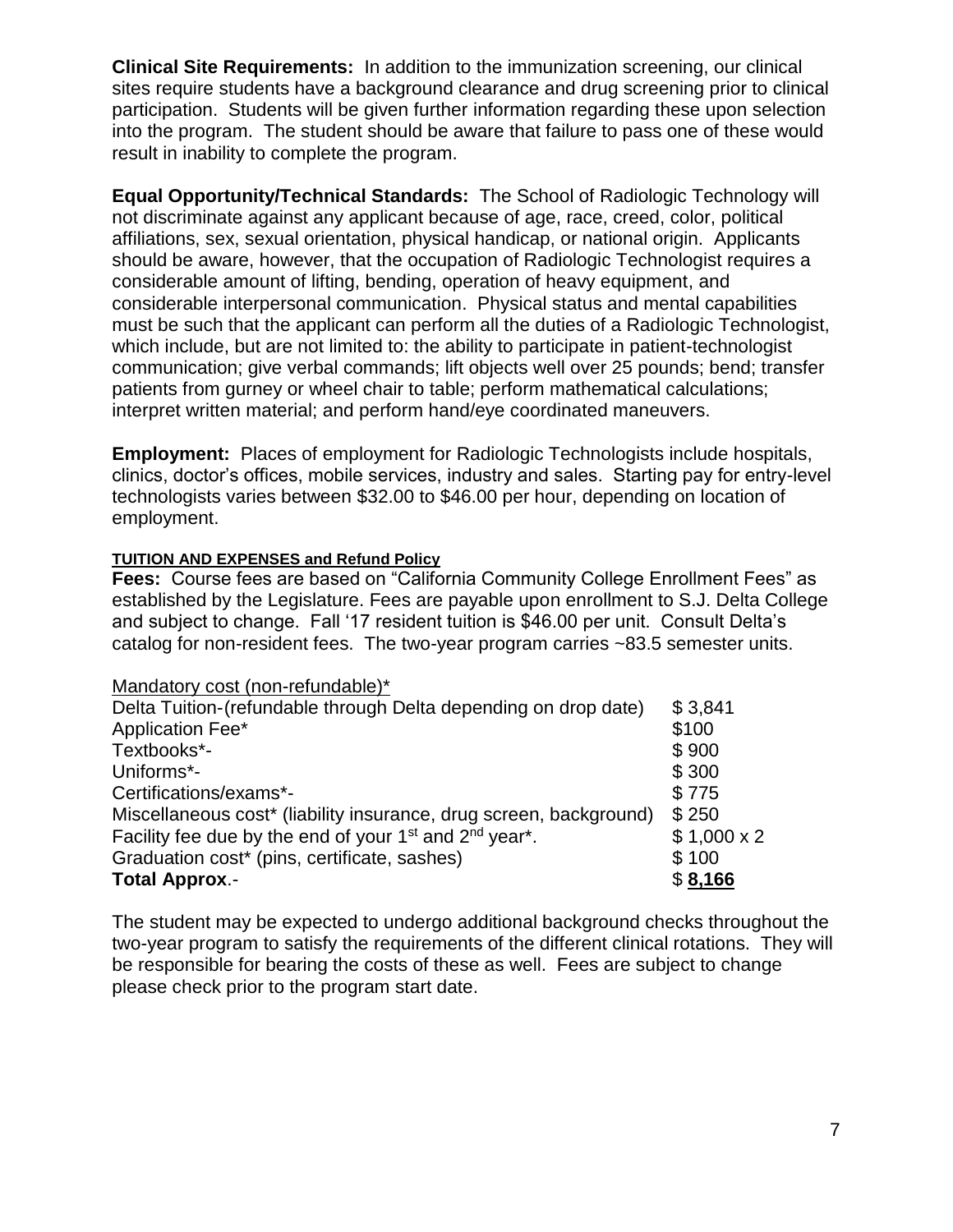Additional detailed information may be found on our webpage. Please visit these to find answers or additional clarification too many of your questions:

- Getting Started
- Frequently Asked Questions
- Student Book List
- Program Effectiveness Data
- Accreditation Status
- Mission and Goals
- Drug Screening Policy
- 

Thank you for your interest in the San Joaquin General Hospital School of Radiologic Technology.

Respectfully,

Jerrold Camara, Program Director (Revised 01/22)

Webpage: [https://www.deltacollege.edu/courses\\_programs/index.html](https://www.deltacollege.edu/courses_programs/index.html)

We are a professional Radiologic Technology School. We adhere only to the highest standards of education and training for Radiologic Technologists. We do not offer x-ray technician studies, nor do we have any connection with any college, school, or program that does. If this is your goal you might find information on these limited practice programs at the California Department of Public Health Website (CDPH) or on the California Society of Radiologic Technologists Website (CSRT). [www.cdph.ca.gov/rhb](http://www.cdph.ca.gov/rhb)  / [www.csrt.org](http://www.csrt.org/)

HECCC Grid for some core class equivalents taken at neighboring colleges: [https://www.csustan.edu/sites/default/files/u16026/radtechdelta\\_1516\\_final.pdf](https://www.csustan.edu/sites/default/files/u16026/radtechdelta_1516_final.pdf)